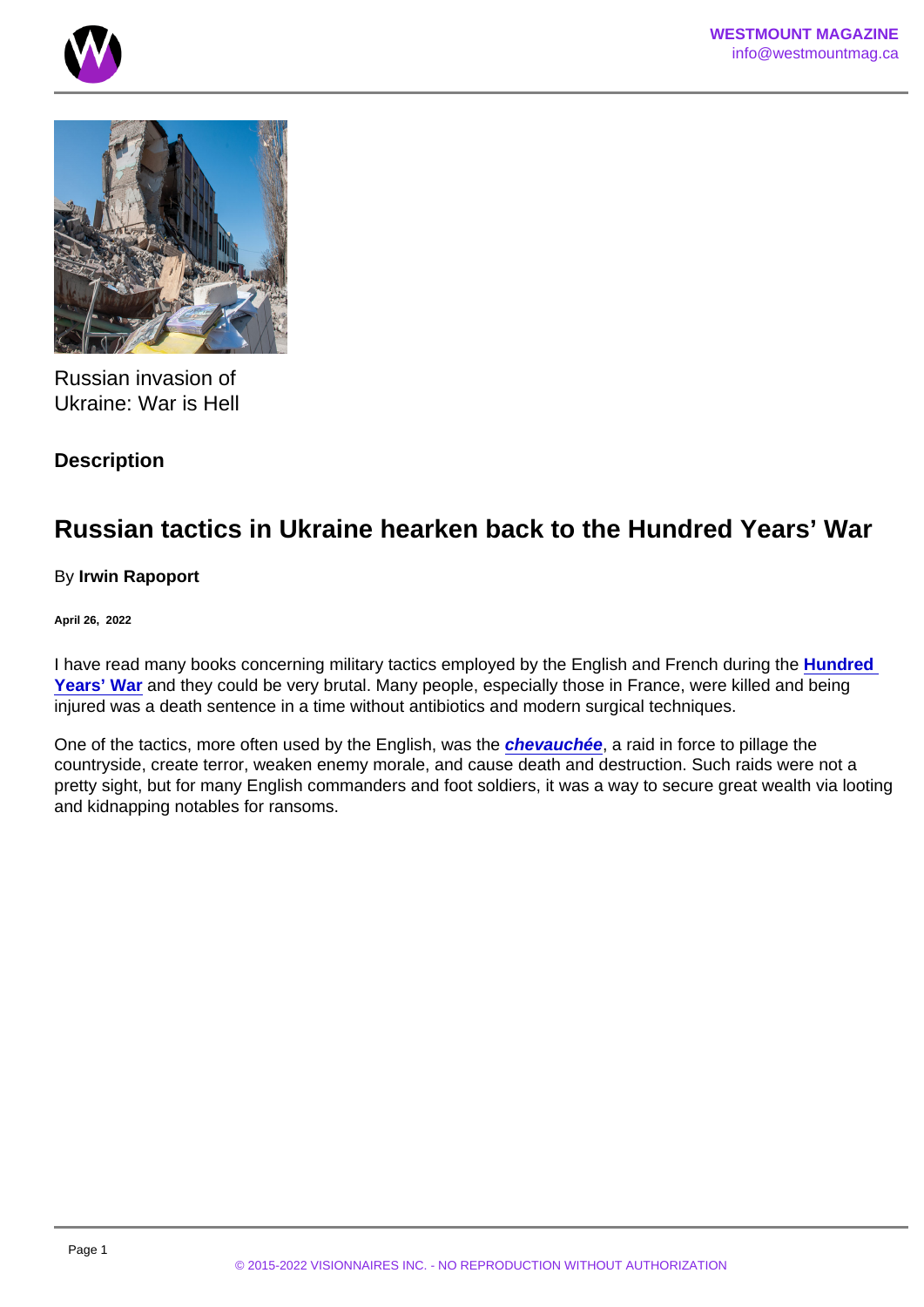Lancaster's chevauchée of 1346, Battle of Crécy – Image: [Jean Froissart](https://commons.wikimedia.org/wiki/File:Battle_of_crecy_froissart.jpg), Public domain, via Wikimedia Commons

From the description in the Wikipedia page:

A chevauchée (French pronunciation: [??vo?e], "promenade" or "horse charge", depending on context) was a raiding method of medieval warfare for weakening the enemy, primarily by burning and pillaging enemy territory in order to reduce the productivity of a region, as opposed to siege warfare or wars of conquest. The use of the chevauchée declined at the end of the 14th century as the focus of warfare turned to sieges. It is conceptually similar to the scorched earth strategies used in modern warfare

The chevauchée could be used as a way of forcing an enemy to fight, or as a means of discrediting the enemy's government and detaching his subjects from their loyalty. This usually caused a massive flight of refugees to fortified towns and castles, which would be untouched by the chevauchée.

\* \* \* \* \*

I bring this up due to the many media reports of Russian Federation forces causing great havoc and destruction in the areas they continue to occupy and have occupied. As Ukrainian forces retake lands captured by the Russians, we are seeing horrific television reports of liberated cities and towns strewn with dead bodies, wrecked and flattened buildings and homes, looted stores and residences, and terrible overall destruction, whether the structures be ordinary homes, stores, churches, schools, etc. or historic buildings cherished by the local community and recognized internationally as critical examples of historical architectural deemed worthy of preservation.

We don't have any photographs from Medieval chevauchées, but we do have some from [Sherman's March](https://en.wikipedia.org/wiki/Sherman) which devastated the Confederacy in 1864. This was a modern-day chevauchée that accomplished its desired effects.

States the Wikipedia page:

Sherman's March to the Sea (also known as the Savannah campaign or simply Sherman's March) was a military campaign of the American Civil War conducted through Georgia from November 15 until December 21, 1864, by William Tecumseh Sherman , major general of the Union Army. The campaign began with Sherman's troops leaving the captured city of Atlanta on November 15 and ended with the capture of the port of Savannah on December 21. His forces followed a "scorched earth" policy,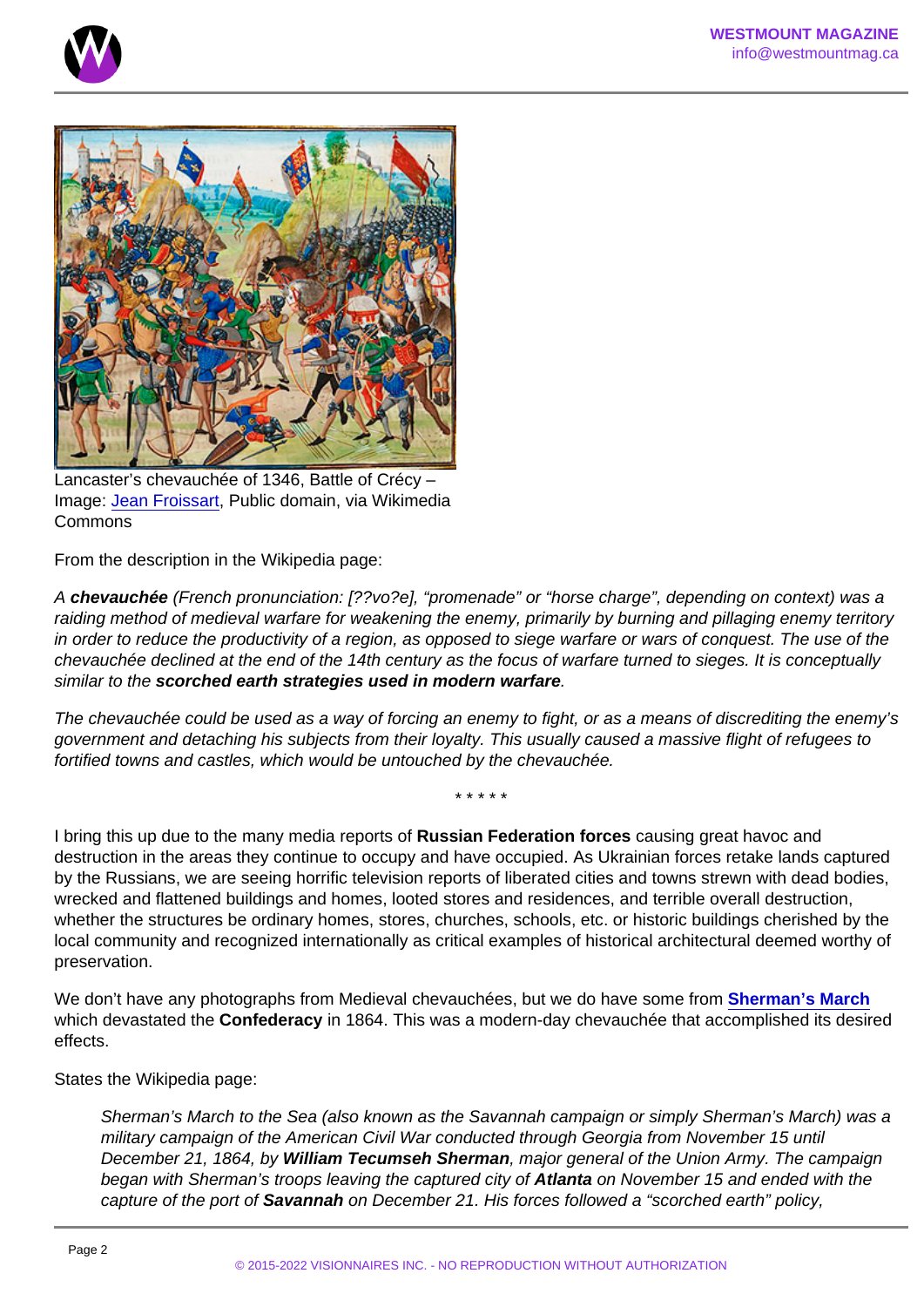destroying military targets as well as industry, infrastructure, and civilian property, disrupting the Confederacy's economy and transportation networks. The operation broke the back of the Confederacy and helped lead to its eventual surrender. Sherman's decision to operate deep within enemy territory and without supply lines is considered to be one of the major campaigns of the war and is taught by some historians as an early example of modern warfare or total war.

General Sherman's armies left a wake of destruction that still angers many in the American South. It was a brutal method of warfare but President Abraham Lincoln was keen to end the war as soon as possible and silence the stiff resistance Union forces were encountering outside of Richmond, Virginia, the capital of the Confederate States of America. General Robert E. Lee 's Army of Northern Virginia was putting up a stout and determined resistance which in places had both opposing armies engaging in trench warfare.

Sherman's March to the Sea – Image: Public Domain, restoration by Adam Cuerdan

It was General Sherman who is credited with saying ["War is Hell](https://en.wikiquote.org/wiki/William_Tecumseh_Sherman#:~:text=War is hell.,a people can pour out) ." The following quote originates from his address to the graduating class of the Michigan Military Academy on June 19, 1879 from accounts by Dr. Charles O. Brown in the Battle Creek Enquirer and News of November 18, 1933:

"I've been where you are now and I know just how you feel. It's entirely natural that there should beat in the breast of every one of you a hope and desire that someday you can use the skill you have acquired here. Suppress it! You don't know the horrible aspects of war. I've been through two wars and I know. I've seen cities and homes in ashes. I've seen thousands of men lying on the ground, their dead faces looking up at the skies. I tell you, war is Hell!"

\* \* \* \* \*

In fact, either in 1912 or 1913, a high ranking retired German general, while delivering a speech in a major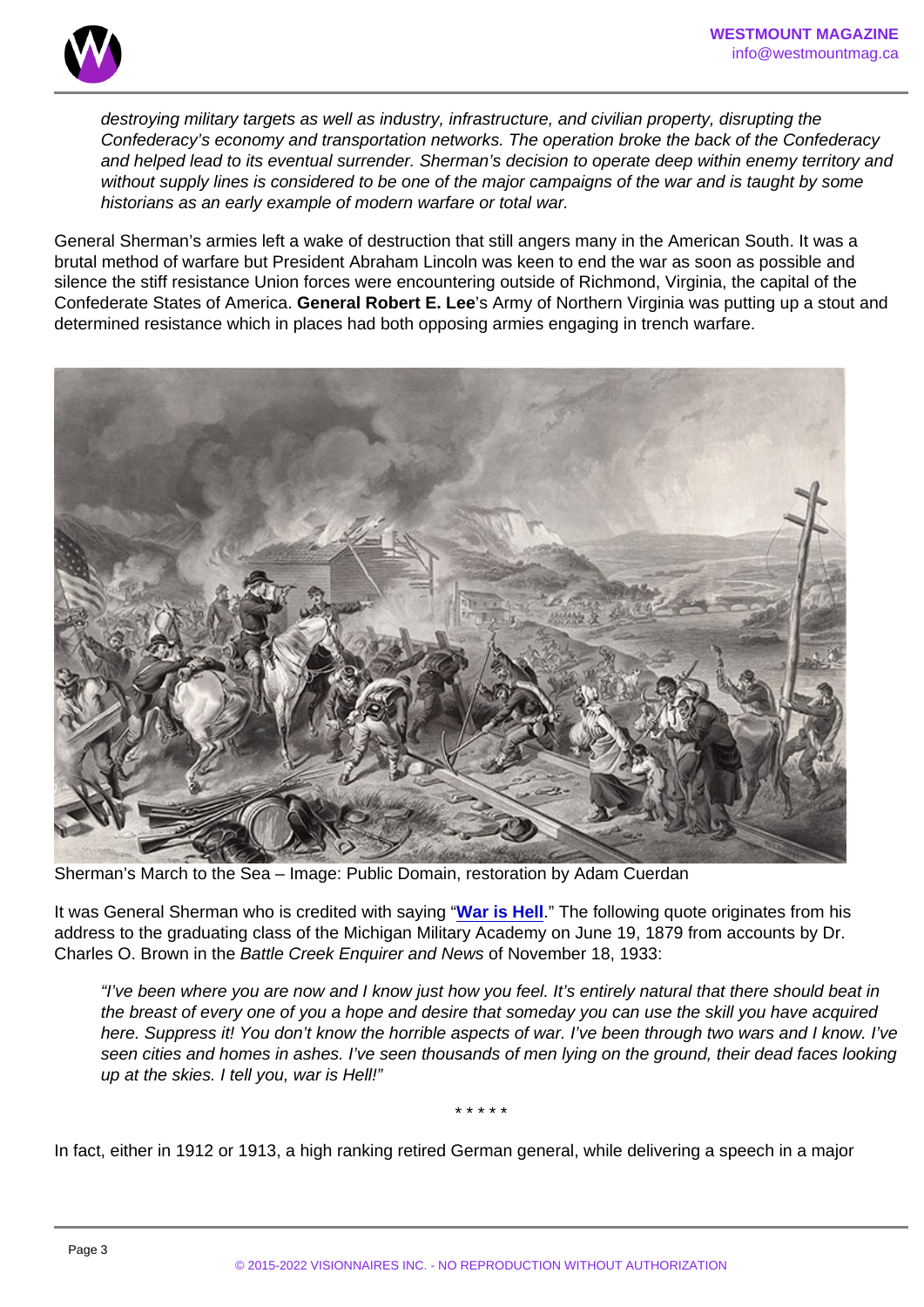German city, called on the hawks in the German Imperial Army to brush up on their history of the American Civil War and realize that an invasion of France and Russia via the [Schlieffen Plan](https://en.wikipedia.org/wiki/Schlieffen_Plan) would be no walkover and that any war would likely be a long one.

It's a great pity that this general's advice was not heeded. Like the American Civil War, you had the phenomenon of millions of young men in Britain, Canada, Australia, New Zealand, South Africa, France, Germany, Austria-Hungary, and Russia enlisting so that they would not miss out on the experience, the "fun", with many expecting that the war would be over by Christmas.

View of London from St. Paul's cathedral after the Blitz – Image: [H.Mason,](https://commons.wikimedia.org/wiki/File:View_from_St_Paul) Public domain, via Wikimedia Commons

The Schlieffen Plan failed for numerous reasons, with some saying it could never have been successfully executed and others stressing that it failed because the Germans sent several divisions from France, thus weakening one of the wings, to East Prussia to deal with the Russian invasion that captured several towns for a few weeks. The local German commanders, without the help that was dispatched to them, cleared out the Russians and once that front was stabilized, the Germans proceeded to launch their invasion of the Russian Empire, capturing what is today modern Poland, Estonia, Lithuania, Latvia, and large parts of Western Russia, including Ukrainian territory. In this effort, they were aided by Austro-Hungarian forces.

Rarely do wars and battles go according to plan, and many supposed cakewalks lead to lengthy campaigns that take the lives of many and last for months or even years. During the 1950s, many military advisors told Presidents Harry Truman and Dwight D. Eisenhower that two to three American divisions would be sufficient to restore order in Vietnam, be under French control or South Vietnam after the country had been partitioned. Neither president gave the order to send in the troops.

Rarely do wars and battles go according to plan, and many supposed cakewalks lead to lengthy campaigns that take the lives of many and last for months or even years.

The Russian invasion of Ukraine has caused great suffering and death and is a needless conflict. There is no excuse for it and if Putin merely wanted to occupy the territory he desired via the two breakaway republics his government recognized, there was no need to launch an invasion of Ukraine to "save the people" from its supposed "neo-Nazi regime."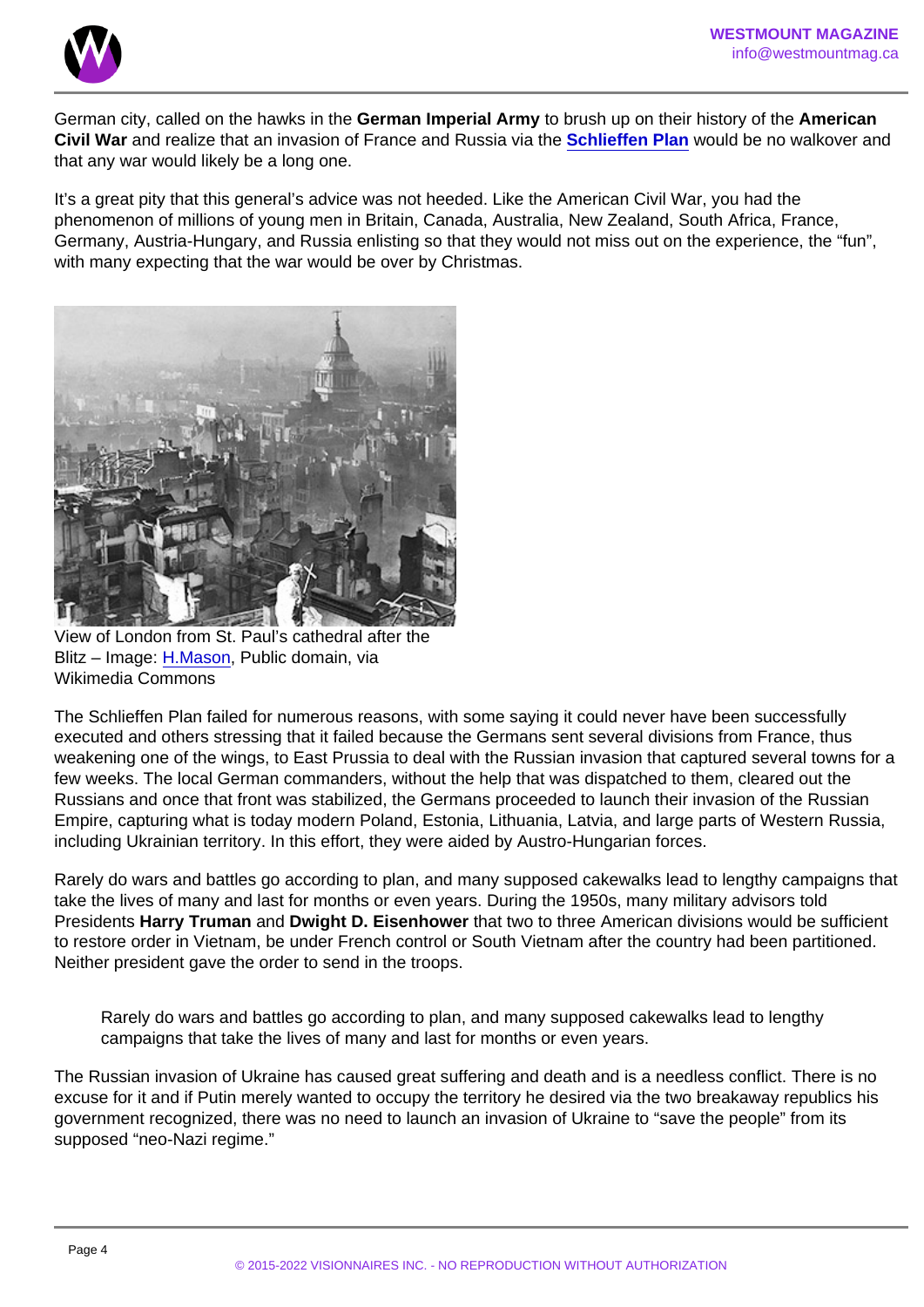Children left homeless after London Blitz – Image: [H.Mason](https://commons.wikimedia.org/wiki/File:View_from_St_Paul), Public domain, via Wikimedia Commons

Some people reading this article will recall the news reports televised during the War in Vietnam , which were horrible enough. The Associated Press, via its excellent reporting staff stationed in Vietnam, took some very graphic and disturbing images that captured the tragedy of the conflict that engulfed Vietnam, Cambodia, and parts of Laos.

And we have some readers who personally experienced the Second World War either as soldiers or civilians, be it during the blitz of London and other cities between 1940-41 and the V-1 and V-2 attacks in 1944, in German-occupied Europe, and Germany itself. Montreal is also home to a fair number of people who experienced the Holocaust in the concentration camps or hidden with families to avoid capture by the Germans. We also have people who experienced the war in the Pacific theatre as combatants and civilians.

Suffice to say, there are Canadians who have experienced war and genocide and know just how much war is indeed hell. They shall never forget their experiences.

Striving for peace is a worthy goal and while Putin and those enabling the invasion of Ukraine must be tried as war criminals, we need to find a way to end the war. We must stop the killing and the ongoing destruction, especially as the new Russian general put in charge of the invasion forces, [Alexander Dvornikov](https://globalnews.ca/news/8749963/russia-ukraine-new-war-commander-us-official/) , is well known for the terror tactics he employed in Syria.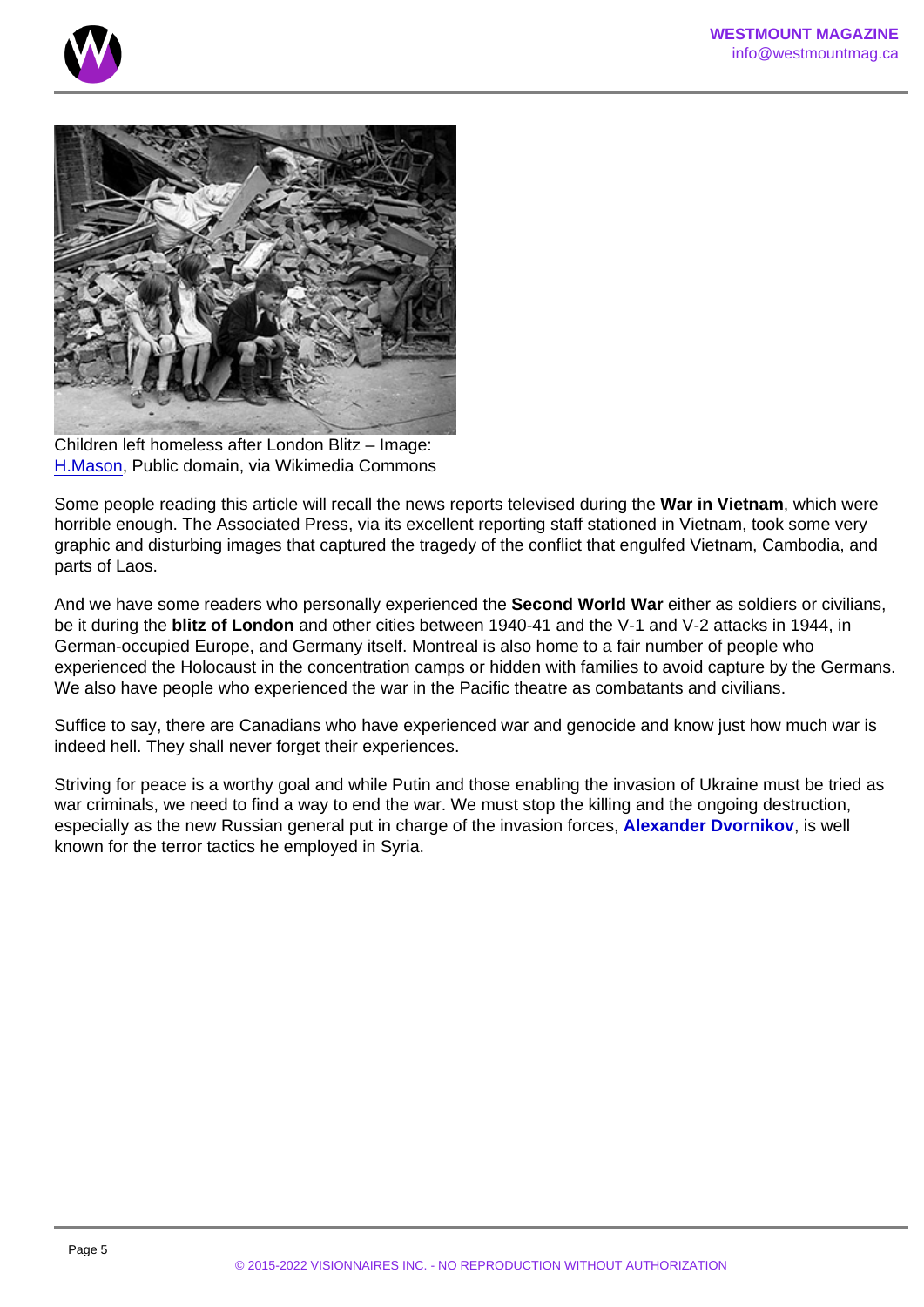Russians protesting war on Ukraine in Czech Republic – Image: [AlexVolter](https://commons.wikimedia.org/wiki/File:Protest_of_Russians_in_the_Czech_Republic_against_the_war_in_Ukraine.png), [CC BY-SA 4.0,](https://creativecommons.org/licenses/by-sa/4.0) via Wikimedia Commons

We can advocate for regime change by encouraging individuals high up in the government and military and calling on ordinary Russians to rise up. We can urge the military units to stop fighting and for the police to no longer obey orders from the government to arrest people demonstrating their opposition to the war.

Ukrainians of all ages are suffering and more than 5 million have fled the country as refugees. If it is painful to watch this ongoing horror story. Just imagine what it is like to be caught in the middle of the maelstrom or be a refugee, fleeing with just a suitcase if one is lucky enough.

Disclaimer : The opinions expressed in this article are those of the author and do not necessarily reflect the opinions of WestmountMag.ca or its publishers.

Feature image: Destroyed school building in Kharkiv, Ukraine, 23 March 2022, by Fotoreserg via deposit photos.com

Read also: [other articles by Irwin Rapoport](https://www.westmountmag.ca/?s=Irwin+Rapoport)